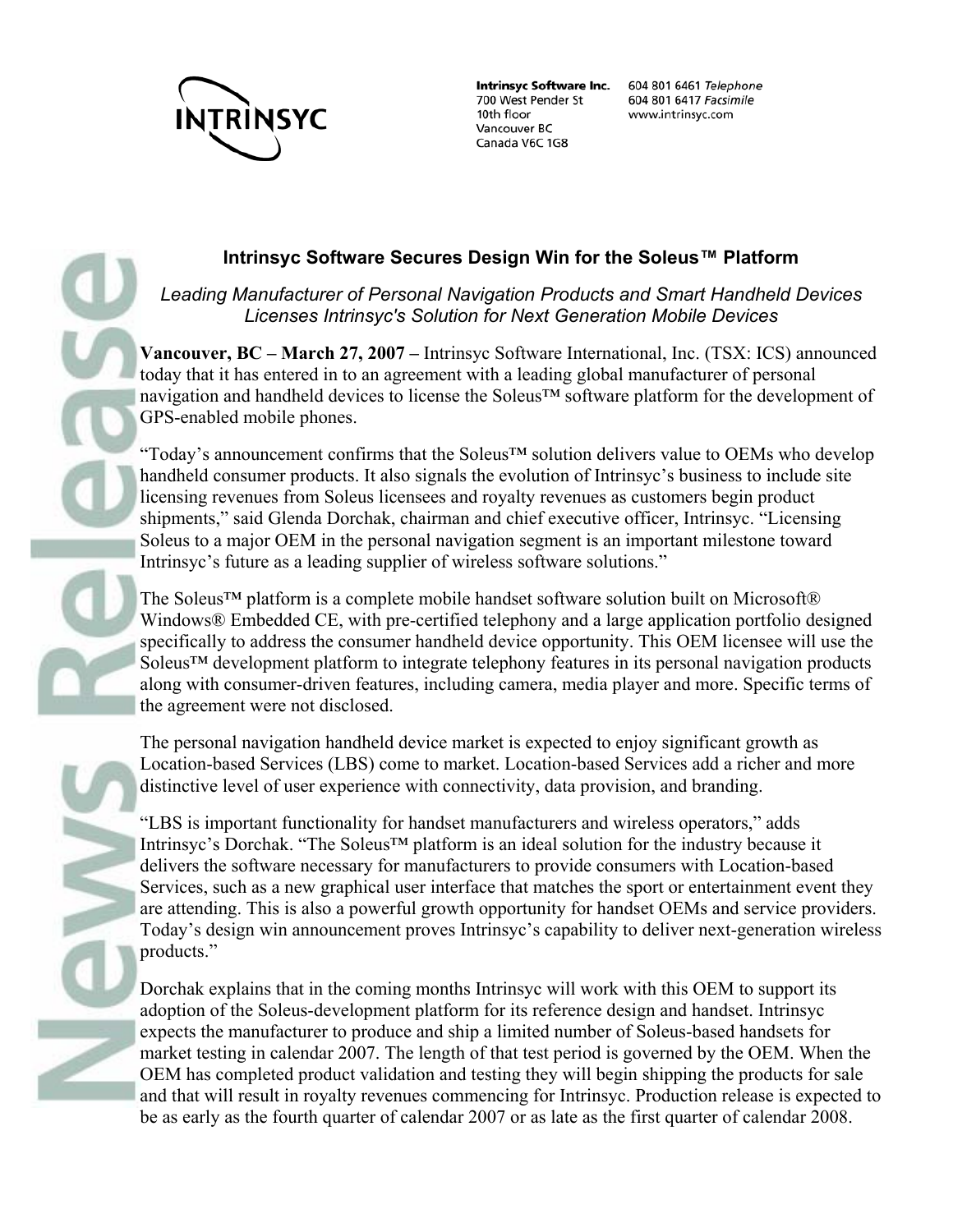

700 West Pender St 10th floor Vancouver BC Canada V6C 1G8

Intrinsyc Software Inc. 604 801 6461 Telephone 604 801 6417 Facsimile www.intrinsyc.com

Soleus' turnkey development platform takes a modular approach to configuring handset software with a standard set of software components. This enables OEMs to deploy Soleus™ cost effectively across multiple handset designs. This approach enables manufacturers to reduce development costs, build mobile handsets faster and incur less risk.

Intrinsyc is actively expanding its Soleus™ marketing activities globally, including Asia, and expects to continue licensing Soleus to manufacturers looking to add telephony to their handheld products or more functionality to their consumer handset products.

# **About Intrinsyc Software International, Inc.**

Intrinsyc is a mobility software and services company that is using its wireless technology and expertise to become a leading enabler of next generation consumer handheld products including mobile handsets, smart phones and converged devices. The Company's mobile software products and engineering services expertise help OEMs, service providers and silicon providers deliver compelling wireless products with faster time-to-market and improved development cost. Intrinsyc is the creator and licensor of the Soleus™ platform based on Windows® Embedded CE for consumer handset development.

Intrinsyc is a Microsoft® Windows® Embedded Gold Partner and a Symbian Platinum Partner.

Intrinsyc is publicly traded on the Toronto Stock Exchange (symbol: ICS) and is headquartered in Vancouver, Canada with regional offices in the United Kingdom, the United States, Singapore, Taiwan and Barbados.

Intrinsyc and Intrinsyc logo are registered trademarks, and Soleus and Soleus logo are trademarks in Canada, the European Community and the U.S.A. of Intrinsyc Software International, Inc. All other marks are the trademarks of the respective owners and are hereby acknowledged.

www.Intrinsyc.com

 $\overline{\phantom{a}}$